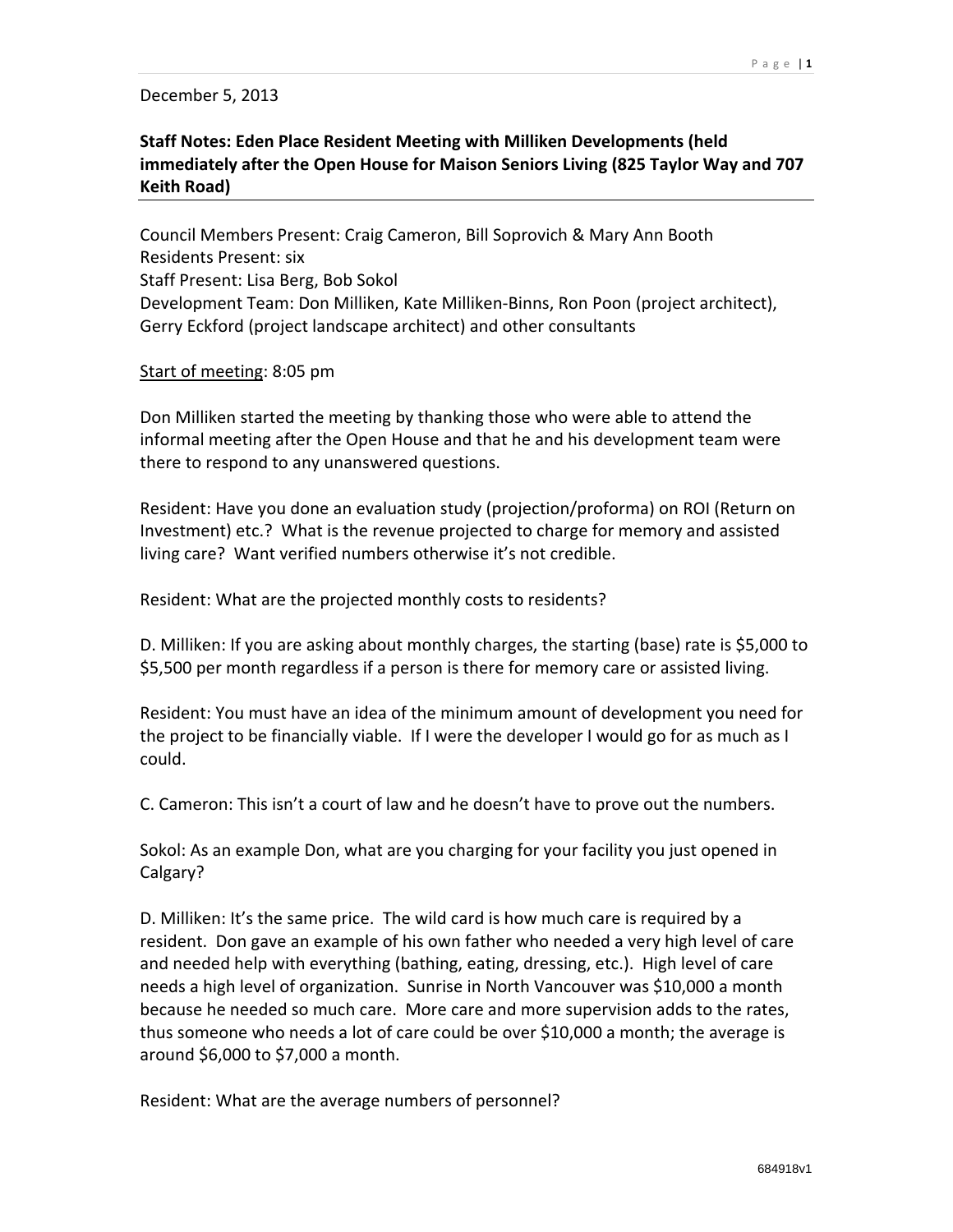D. Milliken: It varies during the day and over night. Using Calgary as an example, Don said it is a slightly smaller facility and when they first opened they started with 25 care workers. The maximum number of care workers is 35 during the day and they find most of their residents sleep at night, so there are around 5 care workers over night.

Resident: What if there is a fire? With only 5 people working, how does that work?

D. Milliken: That's what the Fire Department and buildings/safety codes are for. No one would logically staff a building with 25 people over night just in case there is a fire.

Resident: Land values will be different. Higher FSR means the land is worth more. Lower FSR means land is worth less. Did you do a "break even" study? How much room do you have to make the project work financially? The economies of scale is there, have you figured this out?

D. Milliken: We approach it differently than that. We pay the District CACs (Community Amenity Contributions) that we are currently negotiating, in addition to land purchase price. We think our proforma works well. We are not building beyond what we think our costs are. Costs include cost of land, cost of the building, spending money on things that will benefit the neighbours (such as extra landscaping and excavation costs to lower the building into the grade).

Resident: Why three‐times more FAR than any surrounding (land use)? (i.e 1.0 FAR)

D. Milliken: That's the calculation that results from trying to create this type of residential facility, and the number of people that would live there.

Resident: There's as much building as there is land (at 1.0 FAR).

D. Milliken: We cannot significantly reduce the density or it will not work economically and it won't work for our community.

Resident: Can you go smaller? Can you give a comparison?

K. Milliken‐Binns: The proposal is smaller than other similar facilities in the area.

Resident: Those are all around commercial areas. You are proposing to be 18 feet from the rear property line.

R. Poon: The building is actually 40' away from the property line.

G. Eckford: We typically don't measure setbacks from outdoor areas, plus the outdoor area is much lower than your property.

Resident: The outdoor area will have people in it and using it, making noise.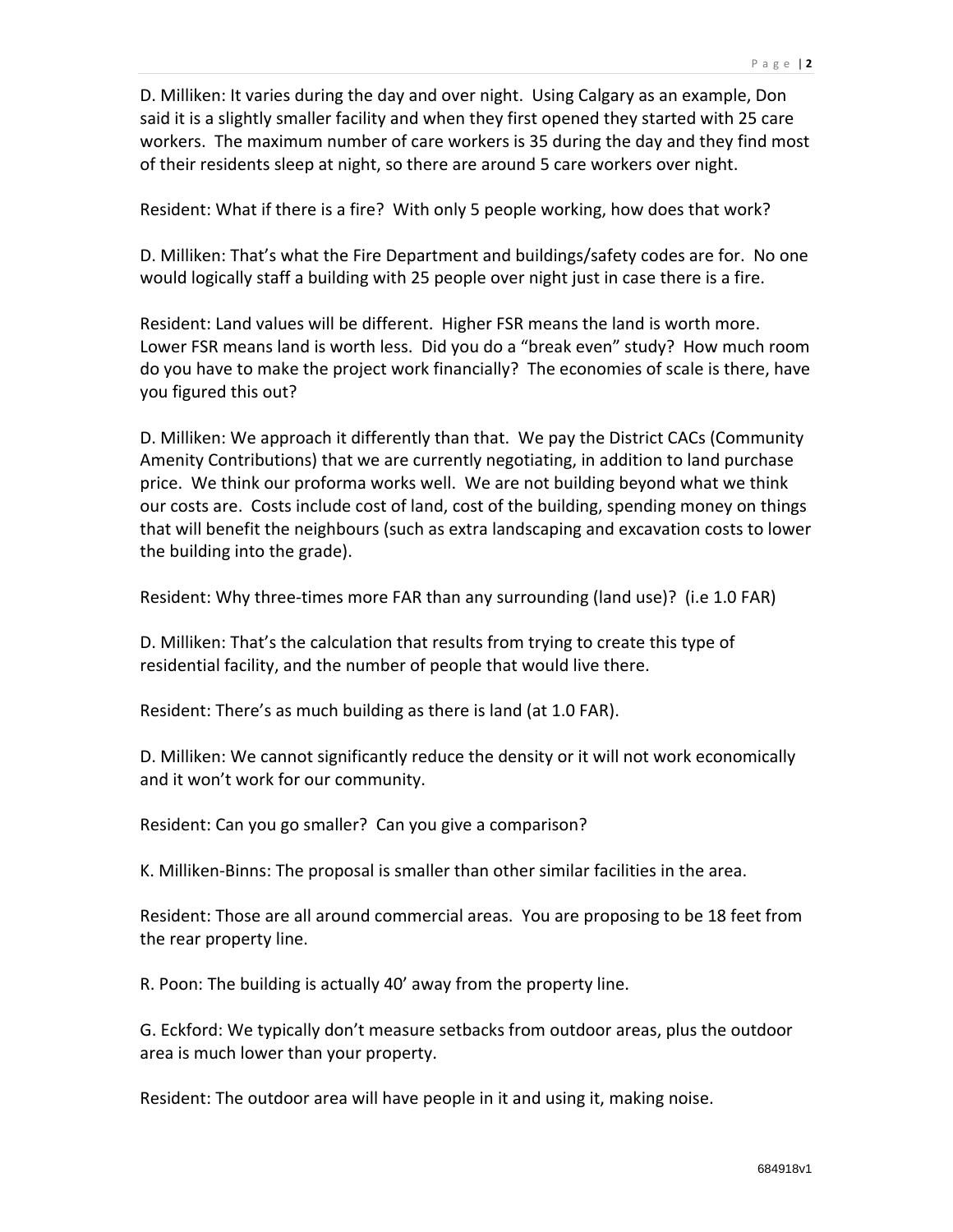K. Milliken‐Binns: The rear area is designated for use by the higher‐level memory care residents, not the assisted living residents.

Resident: Folks will be coming out all the time of the day. On regular occasions people will be outside making noise; it's a regular part of the function.

G. Eckford: It's also next to Taylor Way, which would act as a sound buffer. Outdoor conversations would be less acoustic than noise coming from Taylor Way.

D. Milliken: Sunrise in North Vancouver is a quiet place. The lower level outdoor area is for memory care only, plus they like a confined environment so it's "enclosed." Plus there is a huge wall and trees above it and it is lower down from your property. The balconies and other areas out front are for the assisted living people.

Resident: Inglewood is 0.6 FAR. Smaller scale. This is too big. Too much mass. You're setting a precedent.

D. Milliken: What (FAR) would you support?

Resident: 0.35 FAR. Developers would never say that less would work. We face the southeast side. Trees 25 feet tall means we are going to get less sun. Have you done a sun study?

D. Milliken: You have a wall of trees now. We are adding in and supplementing the existing trees which are much higher. A lot of trees will be removed where the building is going, which will open up the sun. Screening is what you wanted. We have not done such a study (as sun study).

K. Milliken‐Binns: Are you concerned about too many trees?

Resident: I'm concerned about the amount of sun.

G. Eckford: The initial concern was blocking visibility of the building. So we focused on giving you a visible screen. Large trees that are existing and will remain will cast a much longer shadow than anything we plant at 25 feet to provide a visual screen. We can do a shadow analysis.

Resident: We just live there and want to know.

Resident: The building should be accepted on its own (merit). Not the trees or the screening.

Resident: We are concerned with the change in zoning and the values to properties. This is the beginning of the demise of Taylor Way. People will want to escape. It will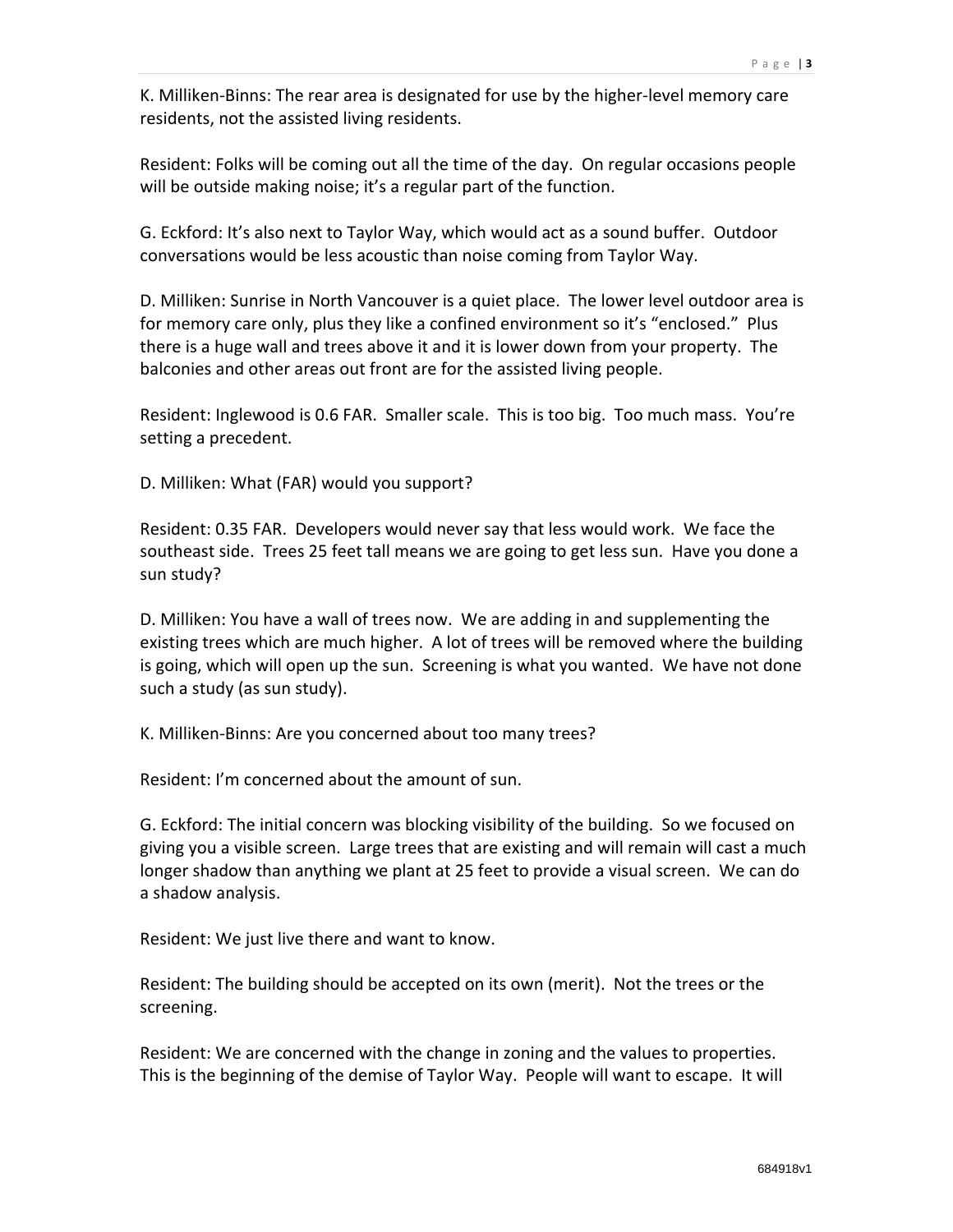become everything but a single family neighbourhood. We are concerned about this. Is this the start of spot zoning Taylor Way? Is this another Ambleside?

G. Eckford: This is not accessed from Taylor Way, so it is very different.

Resident: Taylor Way is "ground zero" for the area. There should be a long‐term (land use) study for Taylor Way. Park Royal, across from The Bay, the White Spot site, we are locking ourselves in. Think ahead 5 years. BC Ferries, Translink, the Ministry should be involved. It (the development) shouldn't be here, it should be "way out." The standard of living in West Vancouver is dropping. Our lifestyles have changed. Neighbours for 20 to 30 years are thinking of moving to Victoria. West Van is not reasonably thinking of a way to preserve our lifestyle.

C. Cameron: The population in West Van hasn't changed in 12 years. The traffic on Taylor Way isn't from West Vancouver residents. It's from outside West Van. The traffic that would be generated from this development is a drop in the bucket.

Resident: If the population hasn't changed, where is it coming from and then where is the demand coming from?

B. Sokol: Demographics change, we are a community that is getting older. Household sizes are trending smaller. A lot of the new houses you see being built are replacement houses on existing lots. A project like this is largely for people that already live here and want to stay.

Resident: It's Evelyn. It's Park Royal. We'll spot zone our way up Taylor Way.

C. Cameron: There's no plan to spot zone Taylor Way. There's no plan to build up Taylor Way. Yes, Council recognizes the concerns.

B. Soprovich: We turned down a different development proposal at Taylor Way and Keith Road (the north east corner). One wonders if planning on the west side is needed. Should or shouldn't it be a corridor? It has affect on the neighbours. Planning would have to come to Council with these thoughts. Council needs to keep an open mind. The DRC (Design Review Committee) supported the last round of changes. Is there an expectation even if trees are in place, what is the gut feeling of what this building will do to Eden Place?

Resident: It will change our cul‐de‐sac's liveability.

B. Soprovich: How? What will cause this?

Resident: There will be a 24/7 business that will be 18 to 45 feet away. The lighting. Even if there are trees, there will be noise. It will affect property values and how?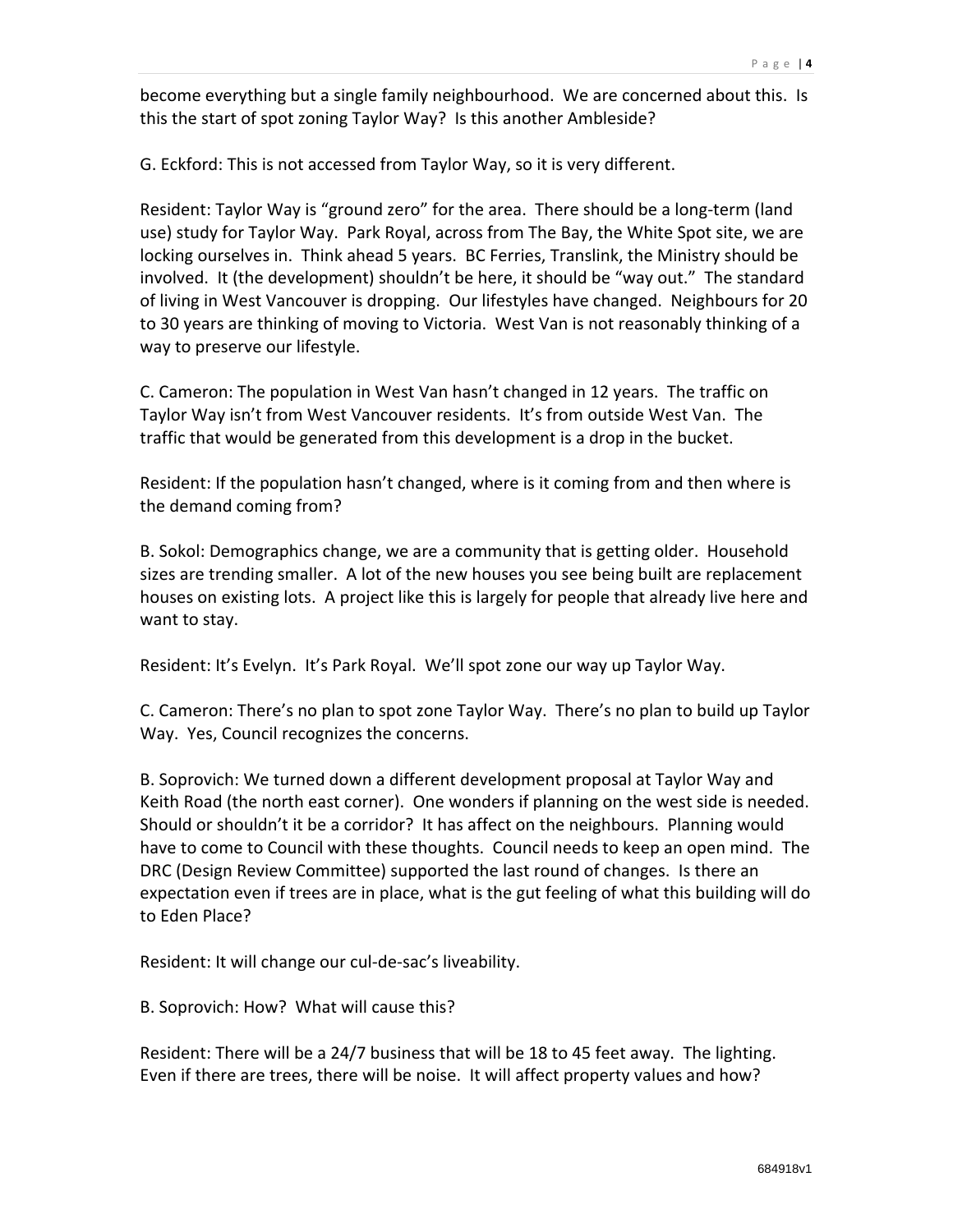Resident: A neighbour who listed their property for sale had to disclose this proposal and the person backed out. They had to take a loss in (the next) offer. 100 people living next to you in a big complex. This was an information meeting. At the meeting that was held last spring, most people were very upset.

B. Soprovich: Things change. Buildings go in over time, but assessments keep going up. I know right now it is hard to understand and accept this.

Resident: 15 to 20 feet of the building is visible above grade.

D. Milliken: But it won't be visible because of the trees.

B. Soprovich: What will you see in your backyard?

Resident: It's more from inside from the second floor, we will see the building.

K. Milliken‐Binns & G. Eckford: We are always open to fixing the location and placement of trees and work with you. It's hard to figure all of this out on plans, but we can easily fine tune the location when the crane is there putting in trees.

Resident: So you're saying that you are dumping a huge building next to single family dwellings and planting trees to hide it.

G. Eckford: No. That is not what we are saying. The building stands on its own architectural merit, plus we are screening it.

Resident: Do you have a (physical) model showing the building in context with the neighbour's houses.

D. Milliken: We used photo studies to show what it will look like. We've done photos, images and cross sections to convey the same information.

Resident: The DRC said you should have a model done with surrounding homes.

Resident: Are you going to do the model?

D. Milliken: Will it make a difference to this dialogue? If I thought it would I would do it. Instead, we have done all the photos that we were asked to do by residents at an earlier meeting.

Resident: The neighbours think this is too big. Do you care?

D. Milliken: Yes I do. But I can't meet the demands of each neighbour.

Resident: Why is Council so supportive of this?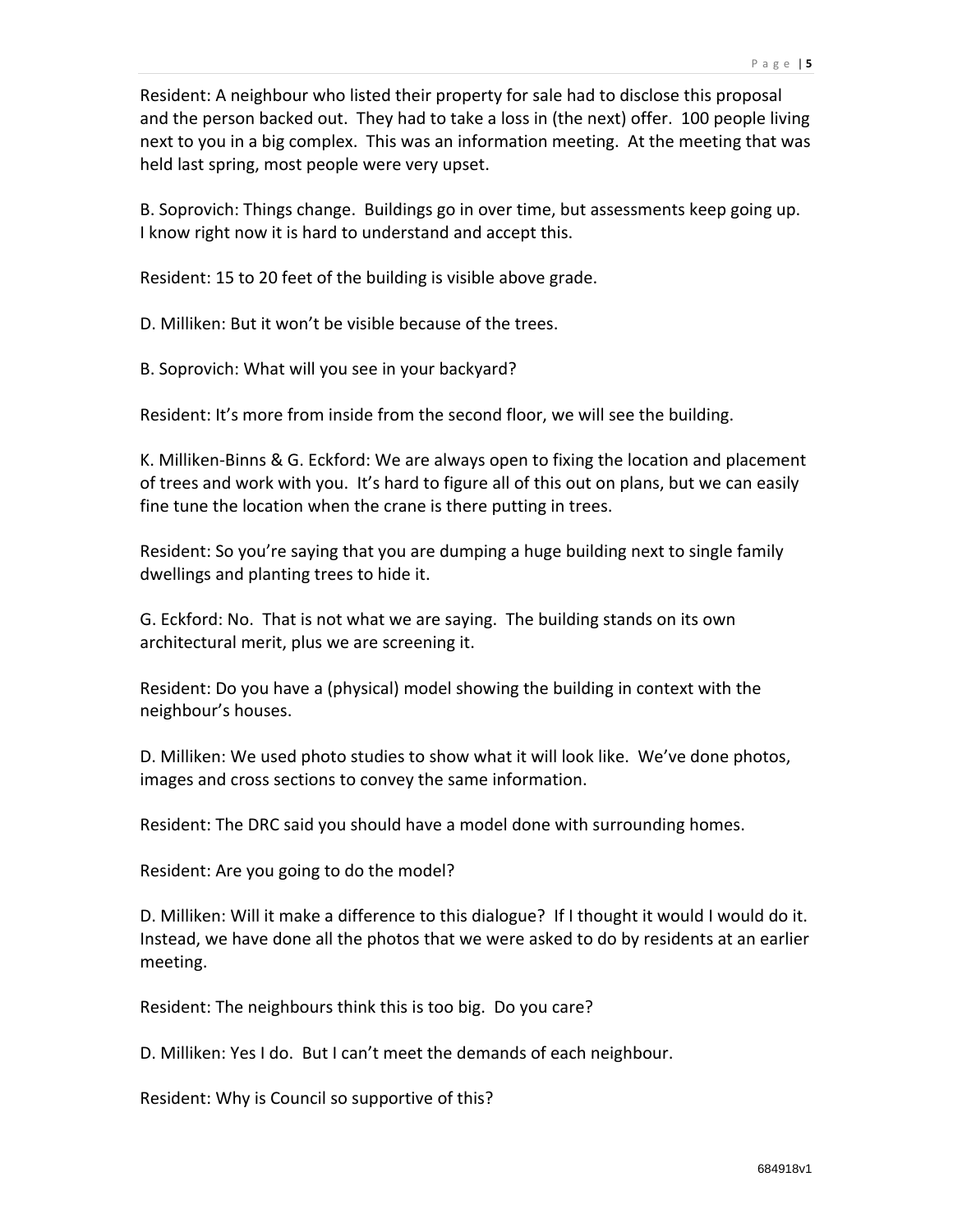B. Soprovich: Council has to keep an open mind. No decisions have been made. Council has only said to go consult with the neighbours.

C. Cameron: Some think only no project is only acceptable. Council will have to look at a balance.

B. Soprovich: There's probably no win‐win here. Eden Place is a charming place. So what is it, if anything, that would satisfy you?

Resident: Reduce the density. Take the top floor off. This is a precedent. It will go up Taylor Way. Can you say no more (rezonings) up Taylor Way?

C. Cameron: No. We cannot block the decision making of any future Council. Don has said in not so many words that he can't dramatically reduce the density or take off the top floor and have the project still work (economically).

M. Booth: What else is up Taylor Way that could redevelop? There's the synagogue, Evelyn, Inglewood...aside from assembling parcels what is there?

B. Sokol: Assembly would be required. The Ministry of Transportation will limit access from Taylor Way, so this limits development.

Resident: But the entrance (to this project) is so close to Taylor Way you can't really say that. It's practically right there. It will cause problems.

Resident: If this goes ahead, what zone will it become? What are other facilities zoned?

L. Berg: This site would become what is called a "Comprehensive Development Zone" that is specific to the site. There are approximately 50 Comprehensive Development zones in the Zoning Bylaw now that specifically zone sites for unique uses. The only site zoned PH1 (Private Hospital 1) is Inglewood. The only site zoned PH2 (Private Hospital 2) is Altamont. Every other care centre is in a unique CD zone, including CD5, CD6, CD25 and CD36 (for example).

Resident: But those other sites are around commercially zoned properties.

L. Berg: Not necessarily. They are around a variety of things, including single family residential.

B. Sokol: This is why we're discussing including covenants as part of the rezoning such as tree retention and operable blinds. A CD zone is very specific to this property and would only allow this type of development, unless it was rezoned again in the future.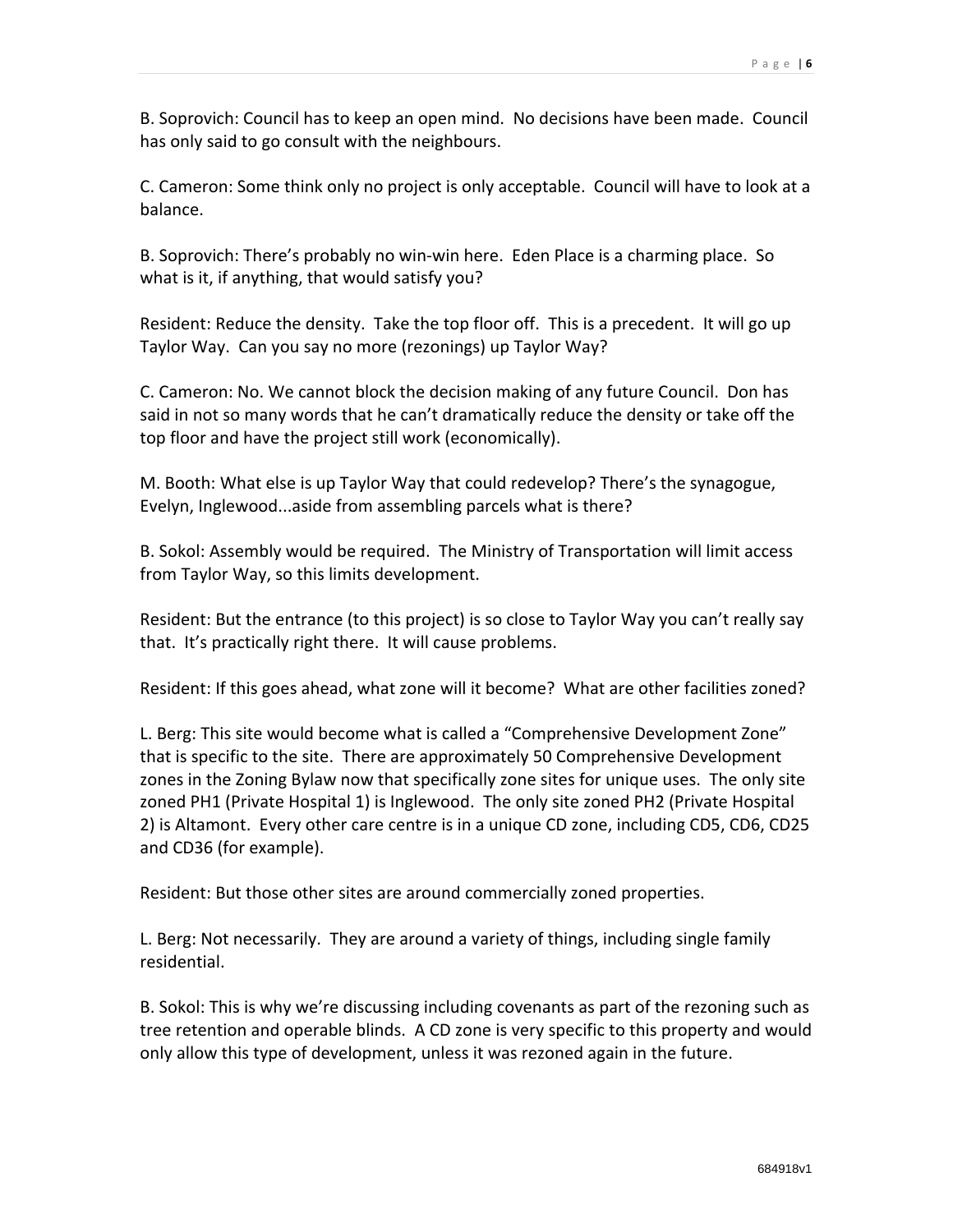C. Cameron: Promises get made and not followed through. It's your job (the residents) to identify these concerns.

B. Soprovich: Development happens and little things get left out. The value in being next to development is getting perks for the neighbours.

D. Milliken: One unusual thing here is the landscape screening will happen early as it's the only way to do it. But you have to be happy with it.

G. Eckford: We can't crane trees over the building after it is built, thus the (larger) trees will be planted after excavation rather than after construction. So you will have a 2 year growing period on these trees right away.

B. Soprovich: You can meet with the neighbours before the trees get cut down.

G. Eckford: Yes of course. The first thing that will happen is the hoarding will go up (fencing to separate and protect trees to be retained) and stays up during construction. If the hoarding fencing goes down or a machine is working inside a hoarded area, you should call city hall. We are happy to be on site when trees are installed.

Resident: You've asked us to compromise between something or nothing, and my (compromise) is trees.

C. Cameron: You offered a no‐project offer. Developer has said in not so many words he cannot take 1/3 or whatever FAR off the project, or there is no project.

Resident: A smaller FAR could work for another developer. You're saying this developer gets it all. The developer is driving the project.

C. Cameron: Fair enough but it's where we're at. Council has to make decisions. We are duty bound to consider rezonings. We do not control who buys land and applies to rezone it. We are not duty bound to grant rezonings. These are the kind of comments that you should be making at a public hearing. Tonight what is being looked at is: can the proposal be improved ‐ yes or no, and how? And then the proposal would go to a public hearing.

K. Milliken‐Binns: We've gone from 1.1 FAR to 0.98 FAR.

D. Milliken: We are doing our best to mitigate your concerns.

Resident: What are the next steps after this?

B. Sokol: The next step is to report to Council sometime around the third week of January. Staff will report to Council on the DRC meetings and this meeting. Recommendations will be made and options will be presented to Council to consider